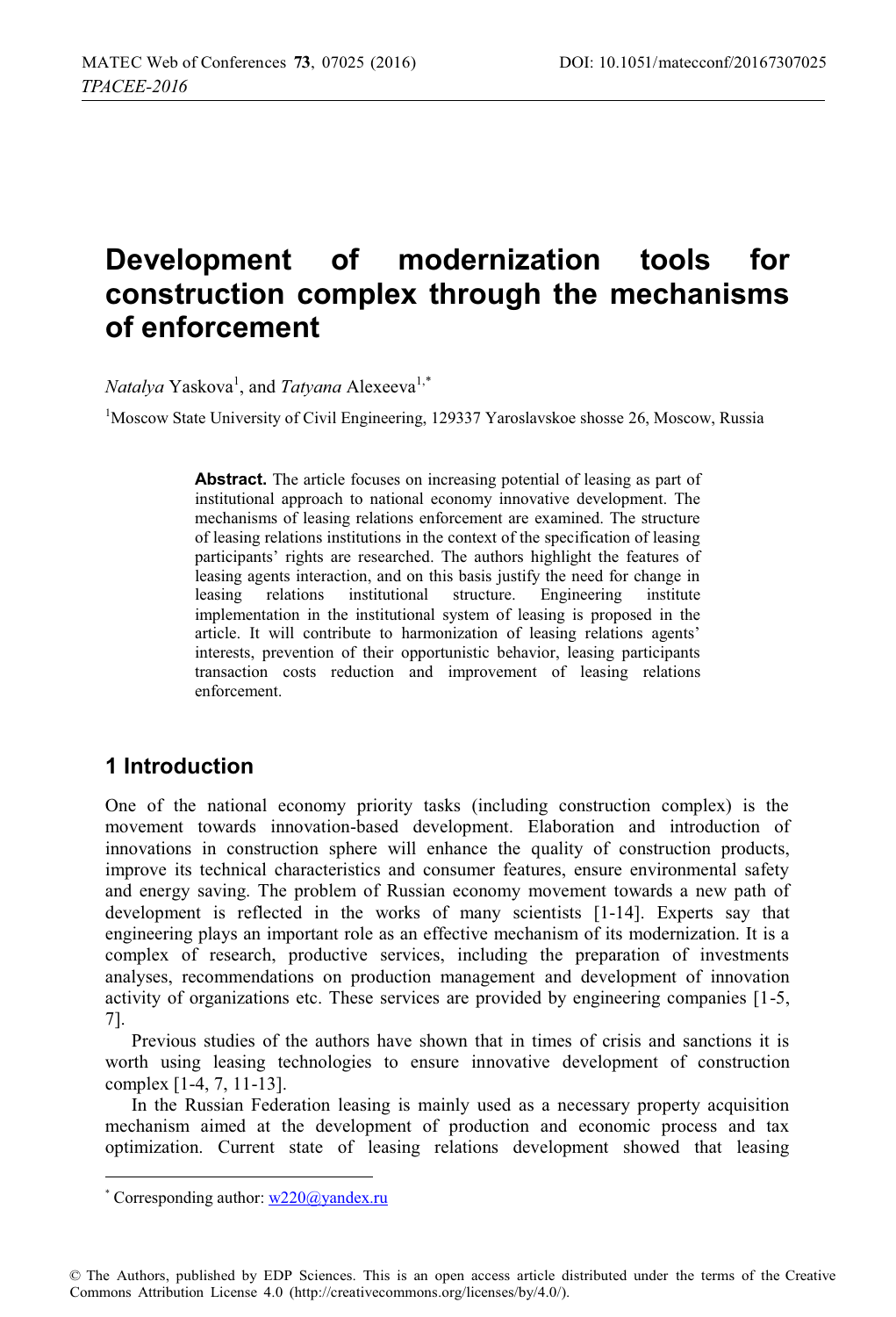mechanism needs improvement in order to fully realize its potential to intensify innovative development of construction complex and national economy as a whole.

 For better understanding of construction complex innovative development characteristics, leasing relations specific features and engineering activity it is necessary to use institutional approach. A lot of scientists comment on this problem [1, 5, 6, 8-10, 12]. From the institutional approach viewpoint the concept of "institution" is defined as "rules of the game" in society, serving as certain restraining factors that organize and structure the relationship among economic agents. Institutions include formal regulations (laws, president decrees, codes, etc.), informal rules (traditions, social norms, stereotypes, etc.) and their enforcement mechanisms, which consist of the police, tribunals, public reprimand, etc. The complex of institutions forms institutional social environment [5]. L. Dаvis and D. Nоrth analyze it as macroeconomic level relations and as institutional framework that restricts contracting parties' terms of agreements. The complex of interrelated institutions represents institutional system [10]. In the system of institutions proper performance of established rules under condition of economic agents relations inconsistency can be provided by enforcement. This term means certain measure or condition directed to compulsion of parties to fulfill their contractual obligations. Enforcement through compulsion of economic agents to follow rules and perform obligations provides for their rights being fully realized, ensures respect of these rights, creates the incentive to act in good faith and thus stabilizes social and economic relations in Russia.

#### **Development of modernization tools for construction complex**

Different mechanisms of enforcement exist in practice. Among them are: state enforcement, group enforcement, self enforcement. State enforcement is realized by the establishment of legislative and administrative control on property rights regulations. Judiciary in its turn resolve disputes among economic agents.

Group enforcement is based on certain benefits from economic agents' participation in group relations and negative consequences in case of acting in bad faith. Self enforcement exists in relations where one partner is very interested in fulfillment of contractual obligations and the other partner realizes it. The possibility of loss of a trade partner in some cases can be sufficient for proper execution of obligations.

The framework of institutional theory and distinctive features of enforcement form the basis for research of the leasing relationships system in construction.

Federal legislation of the Russian Federation gives the definition of leasing: the complex of economic and legal relations arising from leasing contract including purchase of its subject (buildings, facilities, equipment, transportation, etc.) [19]. Among the advantages of leasing are the possibility of property purchase despite the lack of finance, taxes economy, decrease of innovation development risk, etc.

Leasing is the set of formal and informal rules and mechanisms aimed at enforcement of these rules (the institute of property, financial lease, crediting, insurance, etc), ensuring the regulation of economic and financial relations arising from the purchase of property and its further transfer for a certain term and fee [1].

The above mentioned rules and norms are necessary for stability and certainty of relations between leasing agents and defense of their rights and financial interests.

 Formal institutions of leasing relations consist of legislative and legal regulatory acts in this sphere. Public relations traditions of different regions leasing markets serve as informal institutions. Production specialization of different regions influences the choice of the leasing subject and the tradition of public relations at the regional leasing markets.

The lessor, the lessee, the seller and other participants of leasing are the agents of leasing relations and their interaction is a process consisting of certain stages. At the first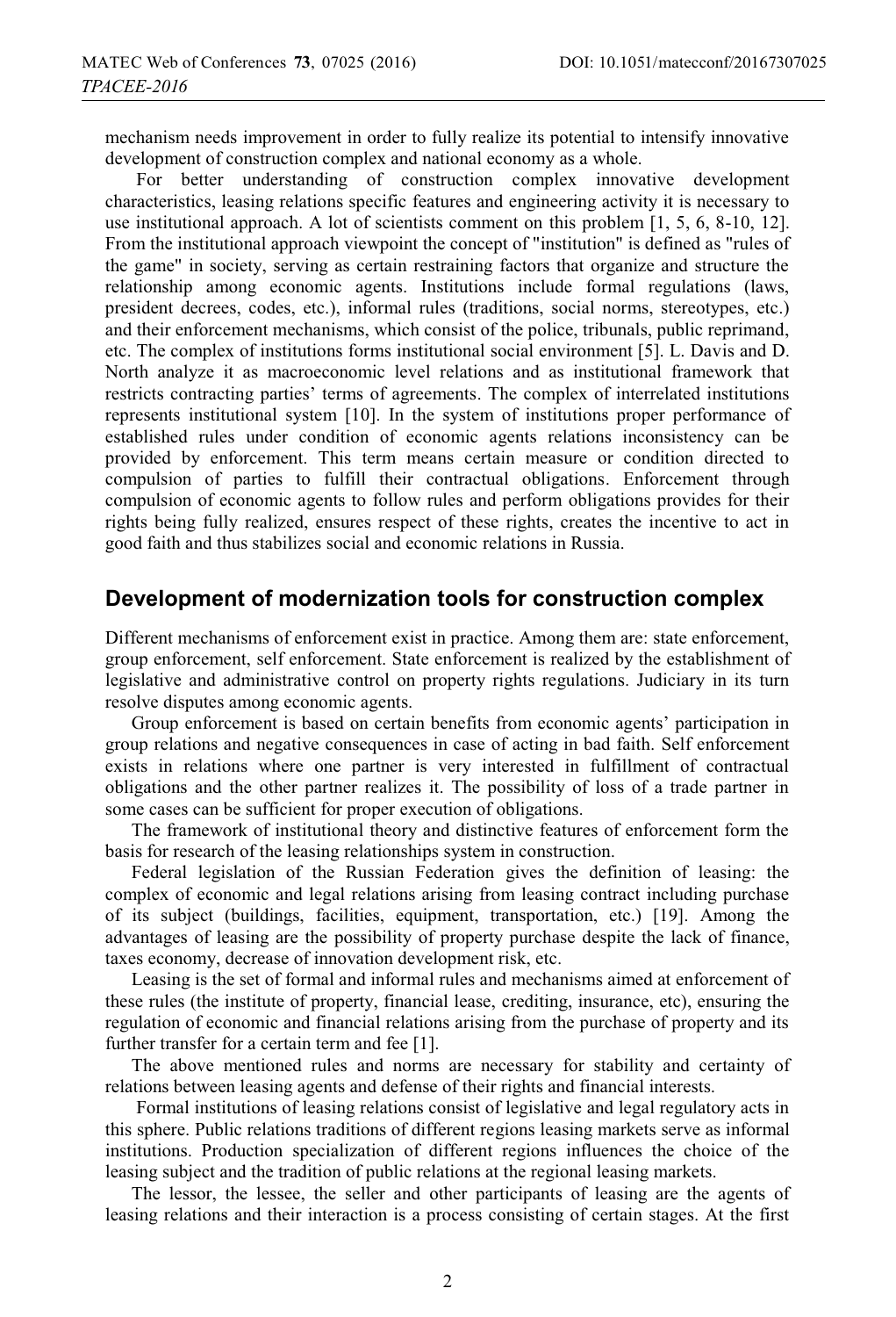stage a future lessee chooses the seller of leased assets and the lessor. Then he draws an application for funding and sent it to the lessor. In case of positive decision after examination of all required documents on the financing of the leasing transaction lease agreement is entered into. In case of insufficient amount of lessor's funds to finance the deal he may apply to the bank for necessary credit resources. Lease contract is accompanied by sales contract concluded between the lessor and the seller of the leased assets. The next stage of leasing relations - is assignement of leased assets for use of the lessee. At the same time leasing object insurance is carried out to avoid various property risks. By mutual agreement of leasing transaction both parties (the lessor and the lessee) may act as the insured party. Thus leasing includes relations arising from finance leases, lending, sale and purchase of property, etc. Therefore formal leasing relations institutions include institutions of property, finance leases, credit relations and other institutions of market economy. |In the system of leasing relations institutions the performance of established formal and informal rules and regulations under the conditions of contradictory interests of economic agents of leasing is provided by enforcement which is also an essential element of specification of leasing participants' rights, largely determining the leasing contract parties' negotiating positions and other conditions accompanying leasing deal. Thus, the specification of leasing participants' rights should be implemented at the level of the institutional environment and contractual relations. The institutional environment determines exclusiveness regime, that is a set of rights of leasing relations participants, later secured by lease agreement and other agreements accompanying lease deal. It also defines a further opportunity to protect the interests and rights of each of the leasing relations participants. In practice, there could be the institutional environment in which the functioning of formal enforcement is hindired or, on the contrary, it can contribute to its proper functioning. Available studies show that institutional environment which was developed in our country is characterized by instability and backwardness of many of its elements [9].

Let us consider the institutional environment of leasing relations, defining substantial characteristics of leasing participants' rights specification. One of the formal institutions of leasing relations is the institution of property, based on property rights, which represents authorized relationships between economic agents regarding the use of limited resources [5]. Proper execution of the established rules by economic agents is proved by enforcement of property rights. In the leasing relationships the leasing assets property right pertains to the lessor, which gives him certain powers: the right to earn profits, the right to transfer authority to another person, and others. At the end of leasing term ownership rights can be modified when property after full depreciation is transferred to the lessee's ownership at depreciated zero value. Leasing allows determining the object of property rights, actors, scope of their powers and the mechanism ensuring its compliance - all contribute to the creation of a stable economic environment and stable profit from leasing transaction.

Formal leasing relations institutions also include the institution of financial lease: the interaction of the lessor as the property owner and the lessee as the property user. The lessor receives revenue by leasing his own property and the lessee – from the use of the property in production and business activities, and at the same time the latter has the chance to avoid large one-time costs for the acquisition of property.

If the lessor lacks own funds for the purchase of property to be transferred to lease, he may apply to the bank, and in this case, the interaction between the lessor and the bank will be regulated by formal rules governing the relations of economic agents in the sphere of crediting. The specification of the lessor's rights (who is acting as the borrower) within enforcement mechanisms, is determined by formal rules in the sphere of crediting.

In the framework of other institutions operating in the system of leasing relations related contracts necessary to implement the leasing transaction are usually entered into. Formal enforcement of such contracts is established by the relevant terms and regulations.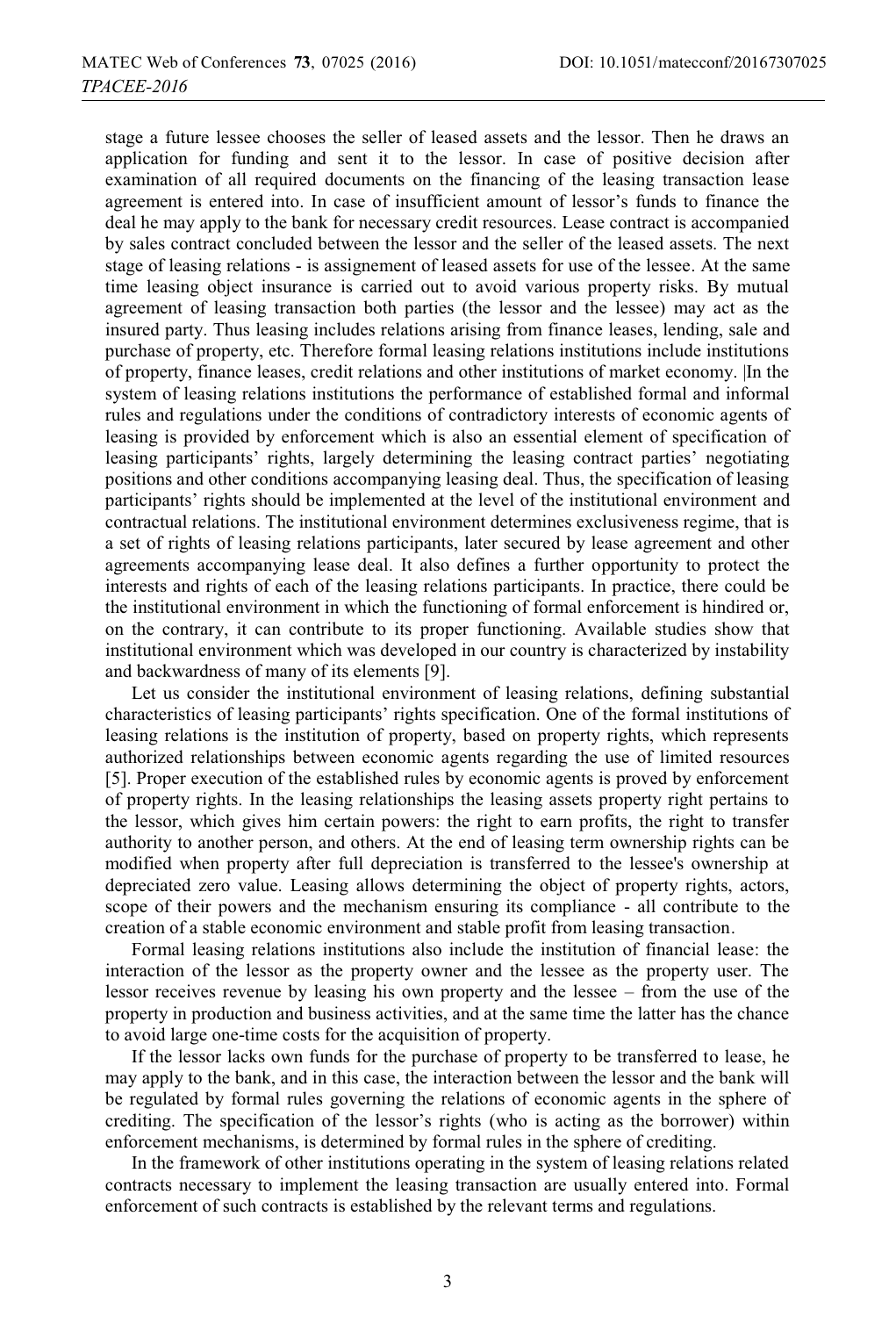In business practice formal and informal institutions can complement each other, but contradictions can also arise. Consequently, for the development of leasing relations and their effective implementation in the context of innovation it is necessary to eliminate the inconsistency of institutions. Harmonization of these institutions can be achieved only by combination of leasing agents interests. The analysis has shown the lessee is interested in the possibility of reducing the initial costs of necessary equipment, machinery and other property purchase, receiving income from the leased assets operation, tax saving and other economic benefits. The lessor in his turn is interested in the receipt of income from leasing property under lease agreement, tax saving and other economic benefits. Interests of the seller of leased assets include benefit from products realization using leasing technologies, profit from ensuring technical maintenance of leased assets, and others. Leasing relations agents pursuing their economic interests is inclined to demonstrate opportunistic behavior. For example the lessor in course of transactions seeks to inflate the size of the commission, to hide the calculation mechanism of lease payments sums. The lessee strives to reduce the amount of lease payments by inclusion into leasing contract more favorable lease payment schedule, etc. The lack of information provided to leasing agents leads to certain difficulties in economic decision making. Participants of leasing relations obtaining more information enjoy certain advantages in the justification of leasing transaction. In the absence of sufficient information and qualification, potential lessees is unable to determine which equipment or machinery they need for the development of innovation activity and to assess the quality of property, which is supposed to be purchased, the amount of lease payments, to develop an effective leasing scheme, select a vendor, lessor, insurance company, etc. It is also difficult for the lessor to assess potencial risk of non-payment.

Taking into consideration the aforesaid, we propose to modify the structure of leasing relations institutions. The institute that will harmonize leasing relations, reduce risks and transaction costs, improve enforcement is really necessary. According to the research the institute of engineering is expected to perform all these functions. That is a set of rules, norms and mechanism of enforcement which regulate the engineering relationships aimed at ensuring stability, certainty and protection of participants' economic rights and interests [1]. Services of engineering companies include technical, technological audit of organizations (potential lessees), efficient and competent justification of equipment that is needed for innovation activities development, determination of the need for technological change and development of a project for modernization and innovation & technological reequipment of construction complex organizations. As part of this project engineering companies will be able to develop an effective scheme of its financing. On mutually beneficial conditions these companies will ensure the selection of leasing assets provider, the lessor and insurance company, help in the process of leasing transaction support, etc.

## **Conclusions**

In the Russian Federation as practice shows engineering companies often collaborate with particular leasing company, which provides services for projects financing, such as construction of small power plants (Mini-TES). The lessor traditionally carries out the process of development lease financing schemes and leasing management. We propose a new concept, according to which lease management is carried out by engineering company developing a project "turn-key".

In this concept the lessor preserves the functions of purchase and transfer of property to leasing, whereas the function of lease assets selection, its seller, insurance company and the lessor is transferred to engineering company. Therefore rights and obligations related to the implementation of these functions are conferred on engineering company. It also provides risk management services, advisory services on the conclusion of lease and related